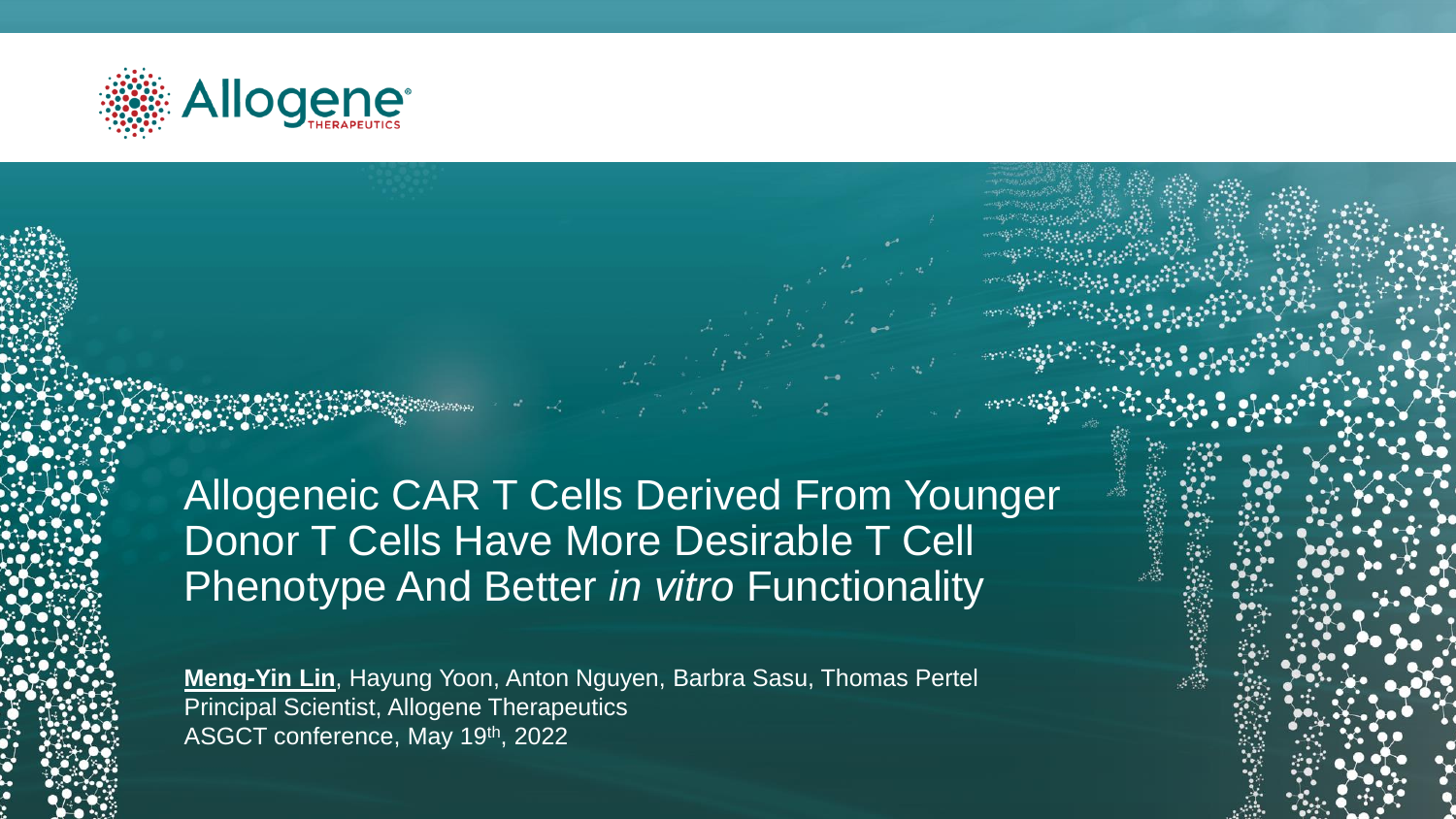#### **Disclaimers**

**This presentation is not intended for product promotion. All information is related to investigational therapies not available for commercial use. The safety and efficacy of the therapies have not been established for FDA approval.**

#### Forward-Looking Statements

To the extent statements contained in this Presentation are not descriptions of historical facts regarding Allogene Therapeutics, Inc. ("Allogene," "we," "us," or "our"), they are forward-looking statements reflecting management's current beliefs and expectations. Forward-looking statements are subject to known and unknown risks, uncertainties, and other factors that may cause our or our industry's actual results, levels or activity, performance, or achievements to be materially different from those anticipated by such statements. You can identify forwardlooking statements by words such as "anticipate," "believe," "could," "estimate," "expect," "intend," "may," "plan," "potential," "predict," "project," "should," "will," "would" or the negative of those terms, and similar expressions that convey uncertainty of future events or outcomes. Forward-looking statements contained in this Presentation include, but are not limited to, statements regarding: the timing and ability to progress the clinical development and manufacturing of allogeneic CAR T (AlloCAR T™) therapies and the potential benefits of AlloCAR T™ therapy, including with the use of donor cells. Various factors may cause differences between Allogene's expectations and actual results as discussed in greater detail in Allogene's filings with the Securities and Exchange Commission (SEC), including without limitation in its Form 10-Q for the quarter ended March 31, 2022.

Except as required by law, we undertake no obligation to publicly update any forward-looking statements, whether as a result of new information, future events or otherwise. This Presentation shall not constitute an offer to sell or the solicitation of an offer to buy securities, nor shall there be any sale of securities in any state or jurisdiction in which such offer, solicitation or sale would be unlawful prior to registration or qualification under the securities laws of any such state or jurisdiction.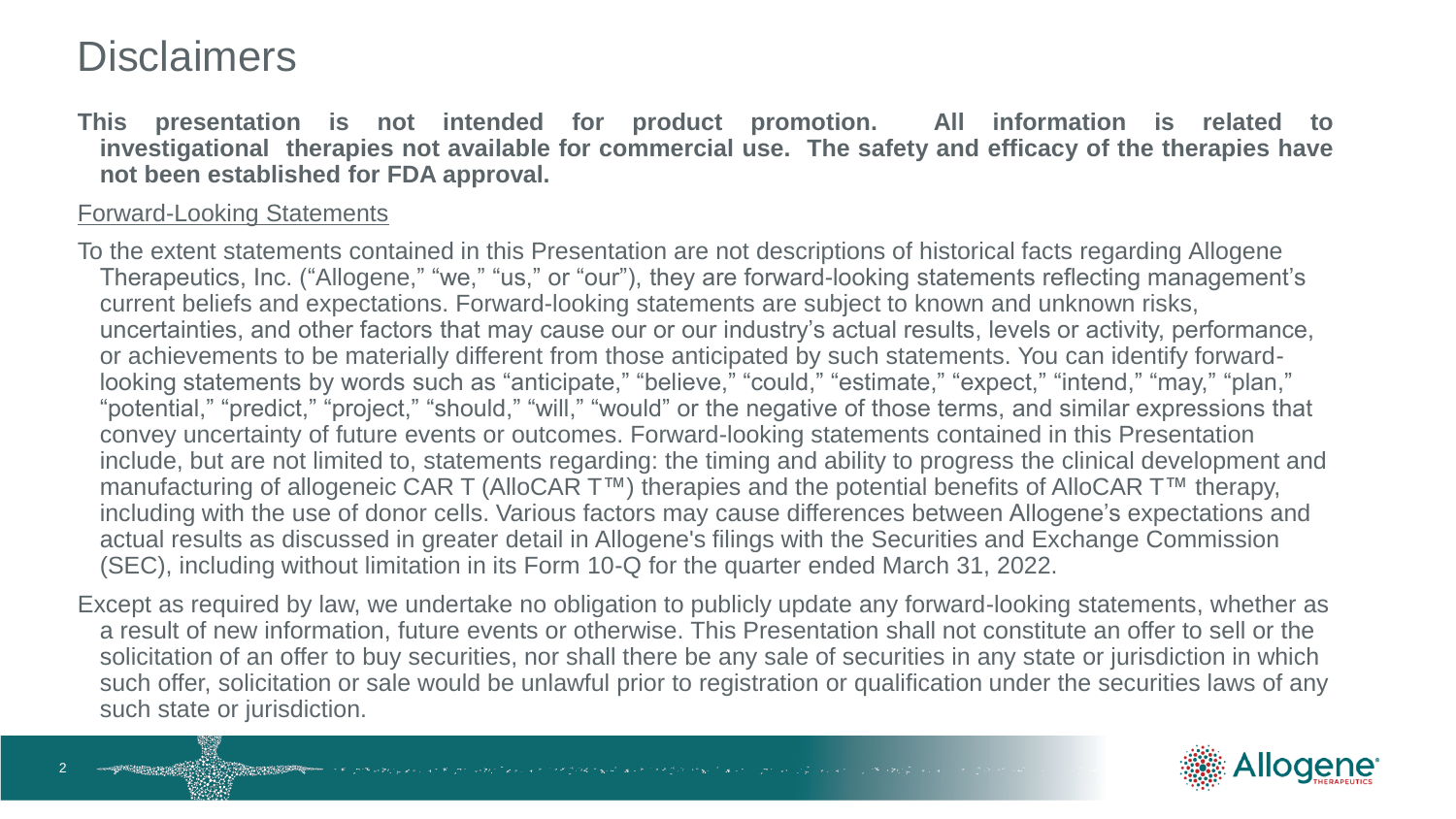### **Disclosure**

**3**3

**PERMIT AND** 

- Full-time employee of Allogene Therapeutics
- Equity interest in Allogene Therapeutics

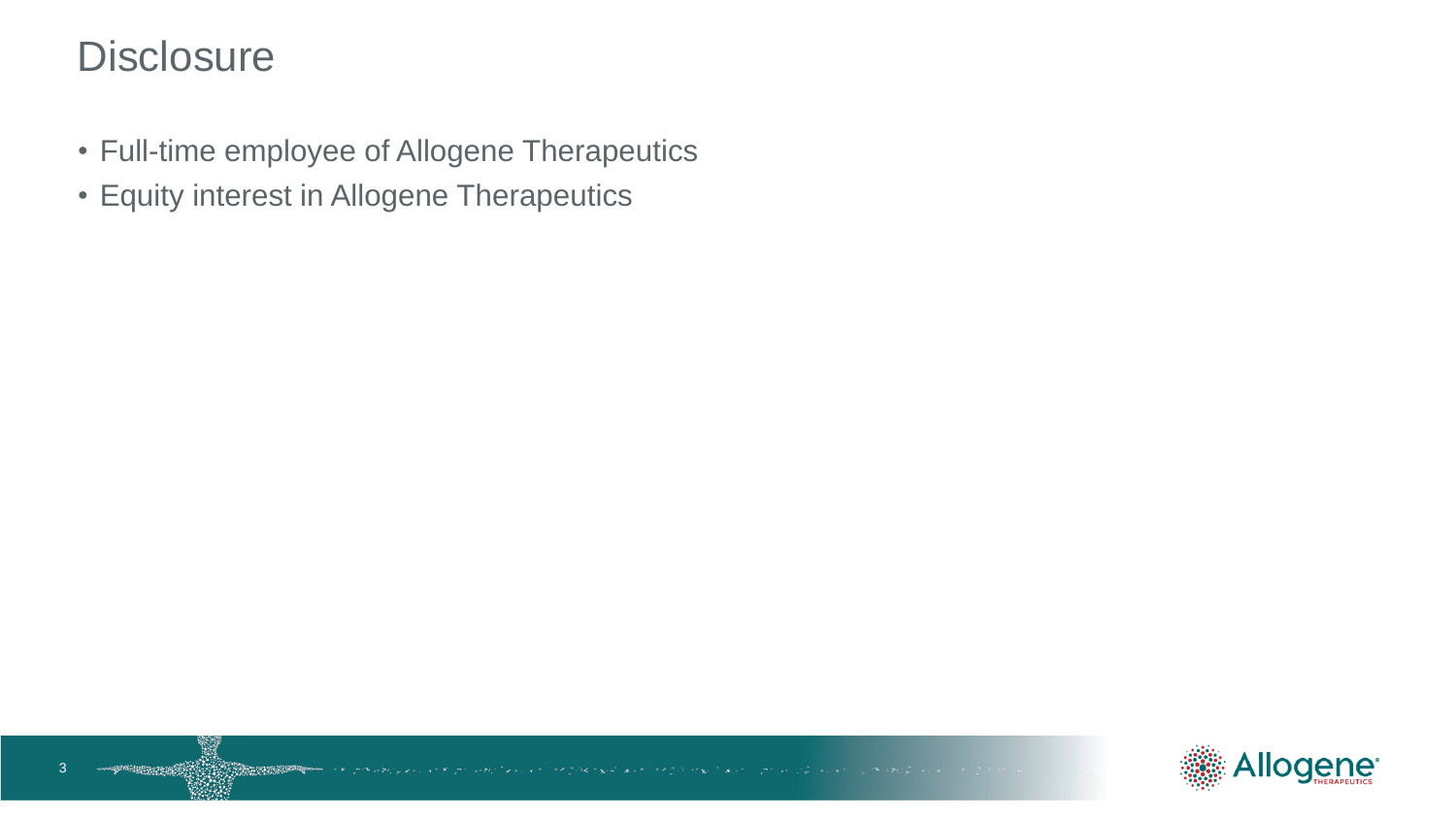# Biomarkers that predict efficacy in autologous CAR T cell therapy

Less differentiated T cell phenotype, expression of PD-1, TIM-3 and LAG-3 on T cells correlate with patient response



Fraietta, J. A. et al., *Nat. Med*., **24,** 563-571 (2018) Cohen, A. D. et al., *J. Clin. Invest*., **129 (6),** 2210-2221 (2019)



**4**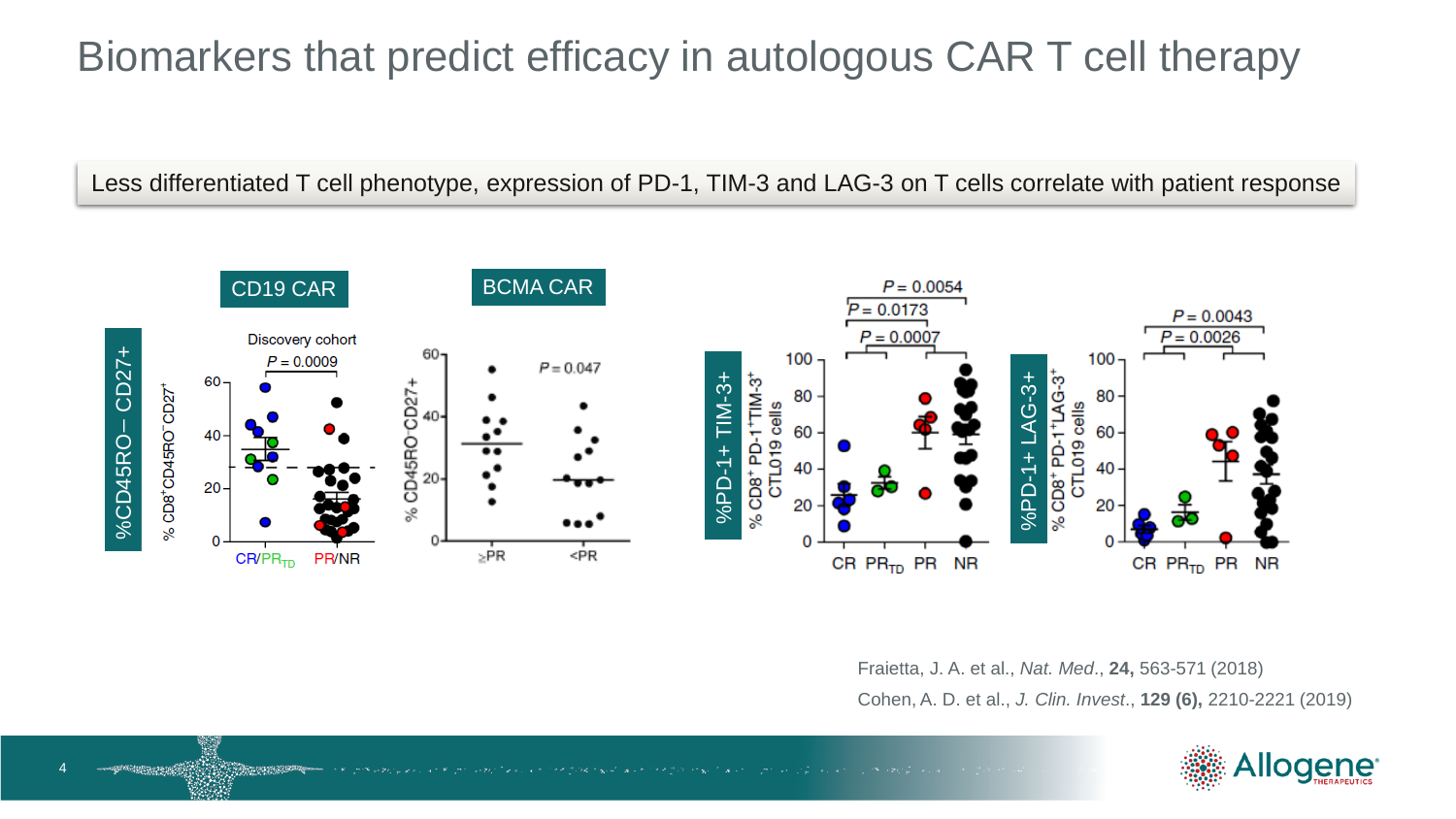## CAR T cells derived from healthy donors show better expansion and efficacy



Petersen, C. T. et al., *Blood Adv*., **2,** 210-23 (2018) Ghassemi, S. et al., *Cancer Immunol Res*., **6,** 1100-9 (2018)

CAR T cells generated from healthy donors show better *in vivo* function in murine model



Fraietta, J. A. et al., *Nat. Med*., **24,** 563-571 (2018) Graham, C. E. et al., *Leukemia*., **35,** 3581-3584 (2021)

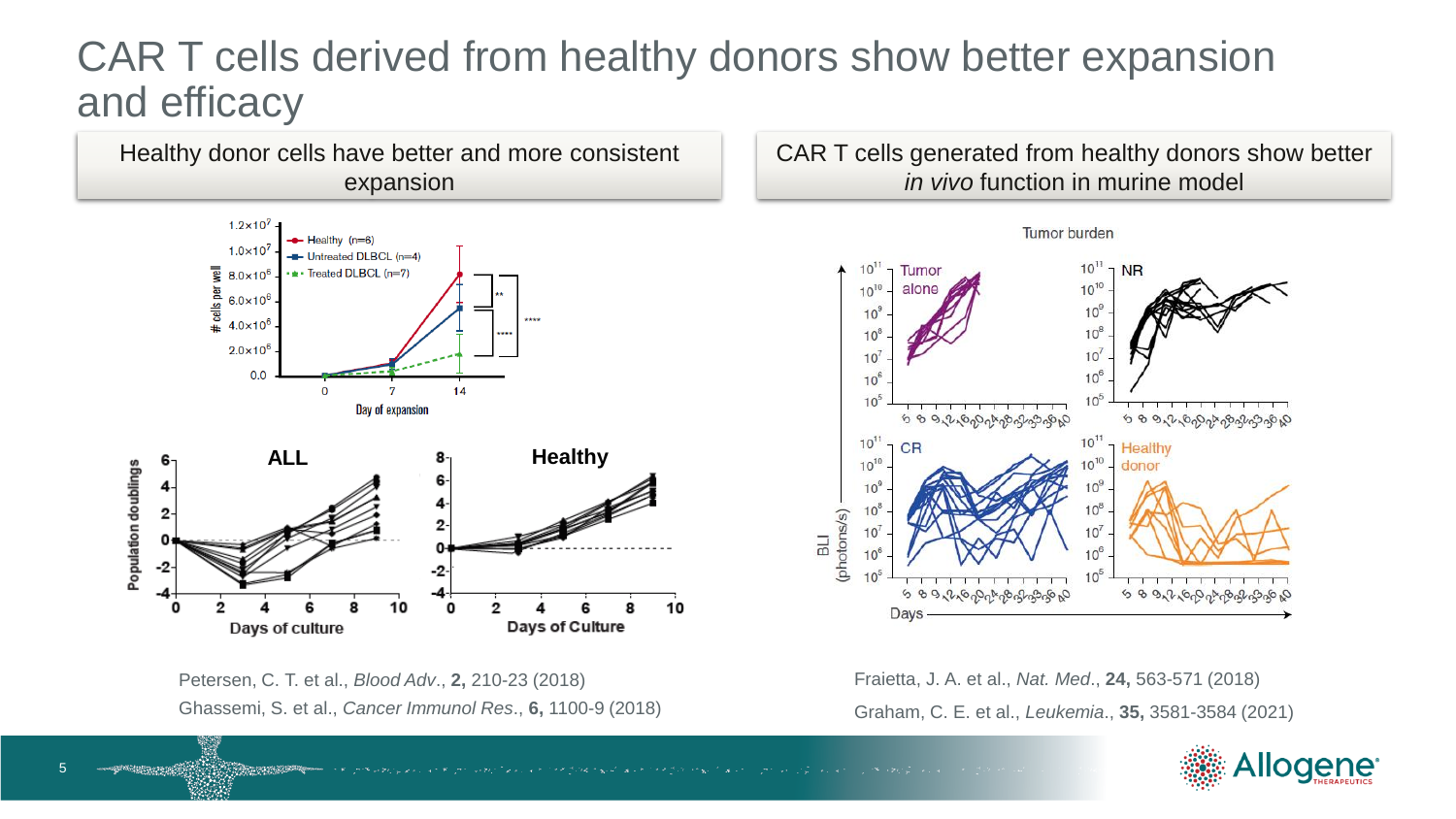## Characterizing T cells from diverse donors to understand factors that affect CAR T cell functionality



Total 30\* donors

**6**

6

\* One donor failed during CAR T manufacturing due to limited proliferation

6 out of 11 patient-derived T cells had limited expansion and were excluded from functional assay evaluation CAR construct: ALLO-715 (anti-BCMA)

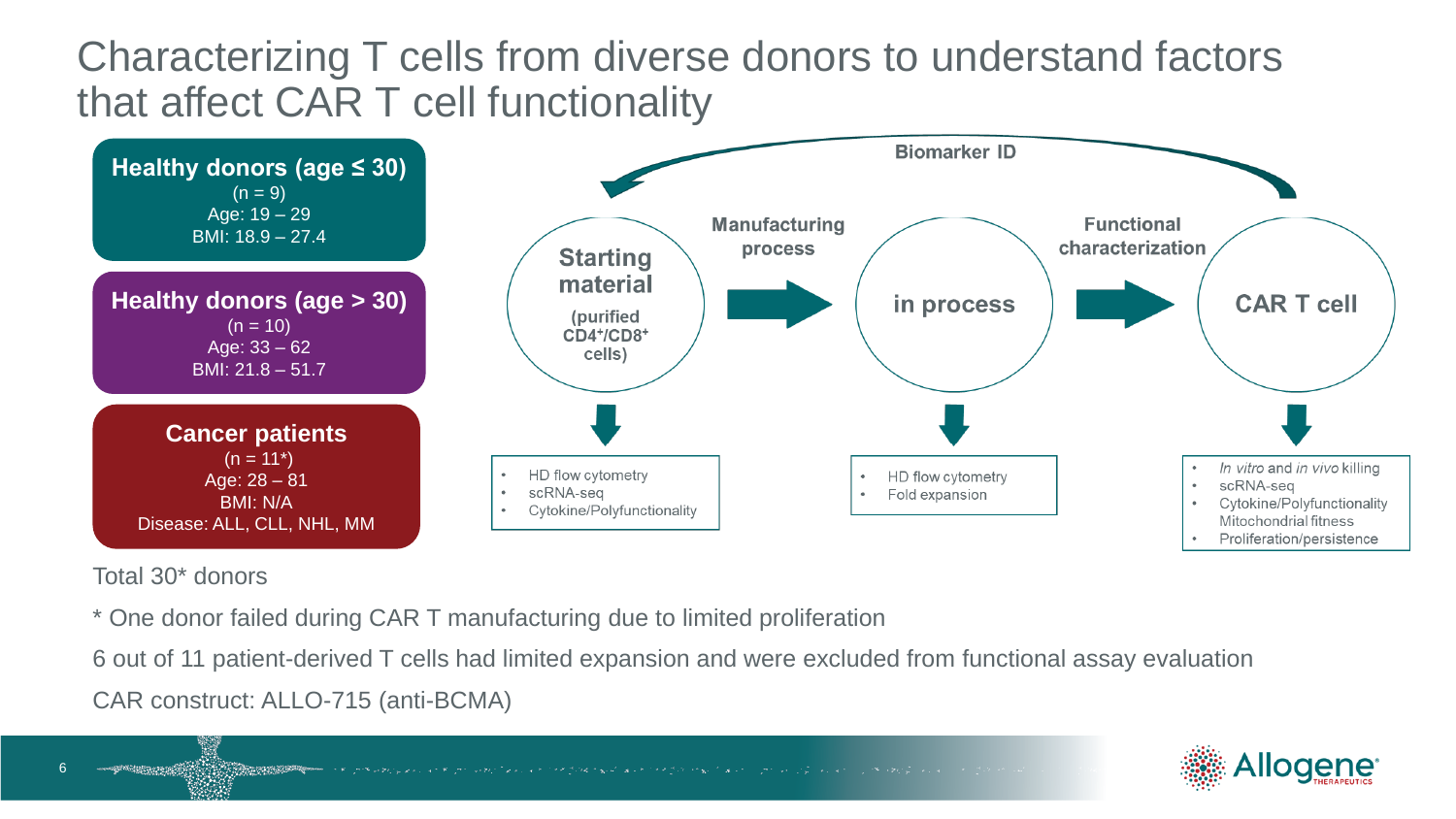## Younger donors have higher frequency of T cells that express markers associated with Stem/Central memory T cells



- T<sub>EMRA</sub> (CCR7<sup>-</sup> CD45RA<sup>+</sup>)
- T<sub>EM</sub> (CCR7<sup>-</sup> CD45RA<sup>-</sup>)
- $\bullet$  T<sub>CM</sub> (CCR7<sup>+</sup> CD45RA<sup>-</sup>)

**7**

7

 $\bullet$  T<sub>N</sub>/T<sub>SCM</sub> (CCR7<sup>+</sup> CD45RA<sup>+</sup>)

**Healthy donor (age < 30) Healthy donor (age ≥ 30) Cancer patient**

\*: Healthy donor with BMI > 30

ALL = acute lymphocytic leukemia, MM = multiple myeloma, CLL = chronic lymphocytic leukemia, NHL= non-Hodgkins lymphoma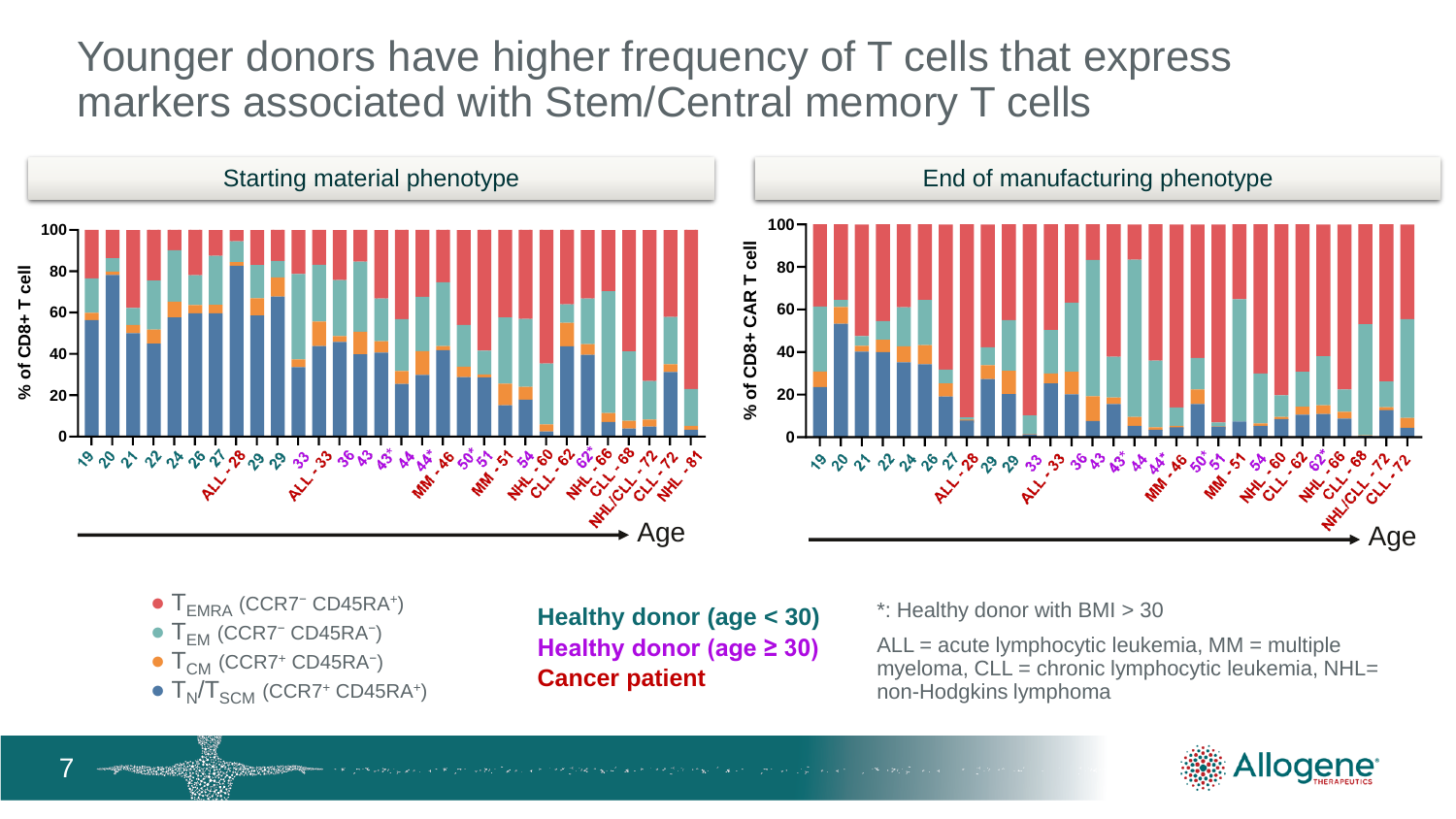Both donor age and disease state are associated with lower  $\%T_{SCM}$  and the difference increases during CAR T manufacturing



- Donor age and disease state both contribute to the lower percentage of  $T_{SCM}$  in starting material and final CAR T cells
- Patient-derived T cells tend to have lower  $\%T_{SCM}$  at the end of manufacturing despite similar  $\%T_{SCM}$  in starting material

**8**

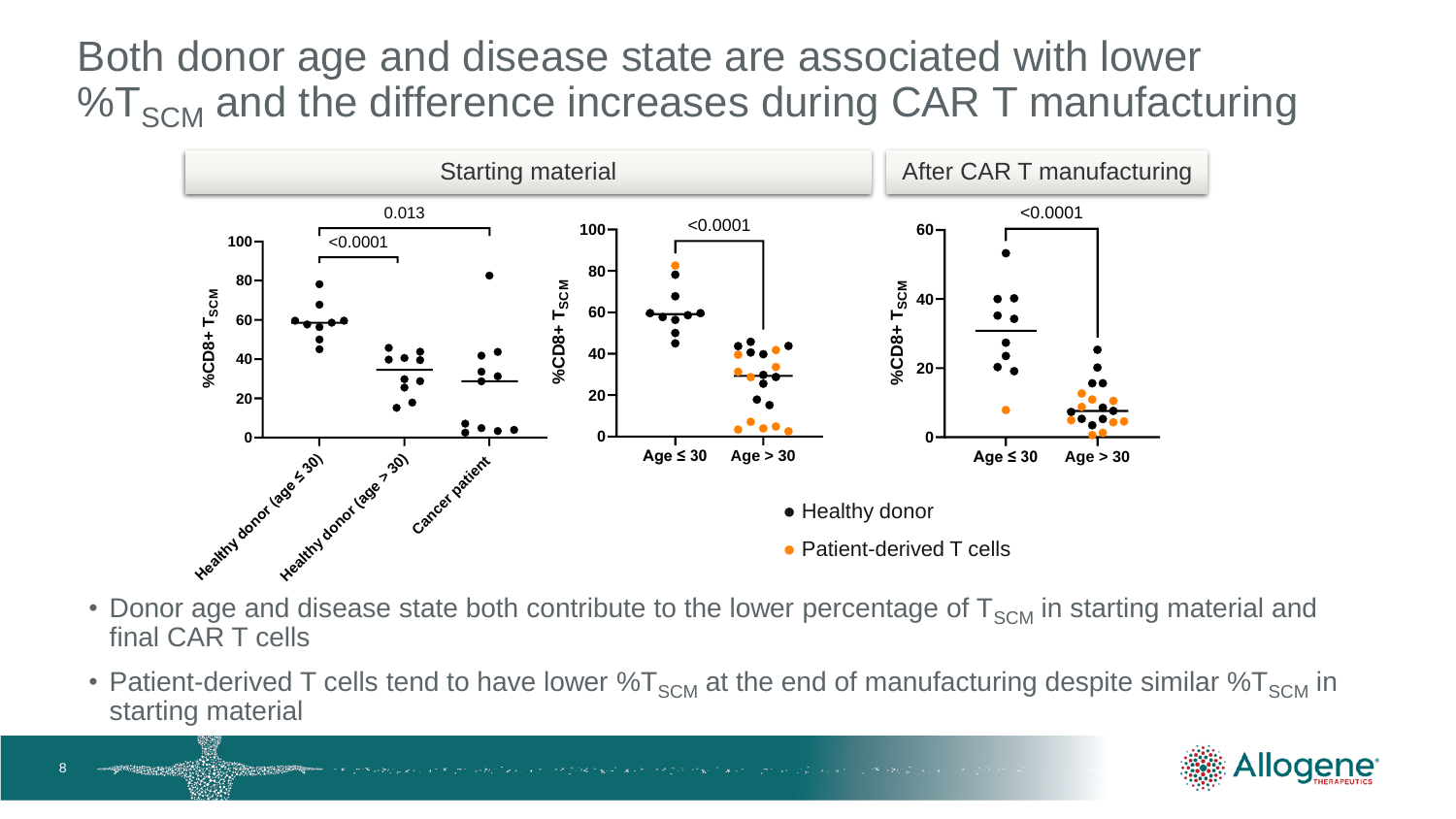## T cell subset, activation, and exhaustion marker expression correlate with *in vitro* anti-tumor activity

*vitro* anti-tumor activity between donors



- **● Healthy donor (age ≤ 30) ▲ Healthy donor (age > 30)**
- **■ Cancer patient**
- Cells assayed at the end of process Effector to target ratio  $= 1:1$ Target cell: MM1s CAR: ALLO-715 (anti-BCMA) All percentages based on CAR<sup>+</sup> CD8<sup>+</sup> T cells



Exhaustion and activation markers negatively trend with *in vitro* anti-tumor activity



**A REAL PROPERTY OF STATE**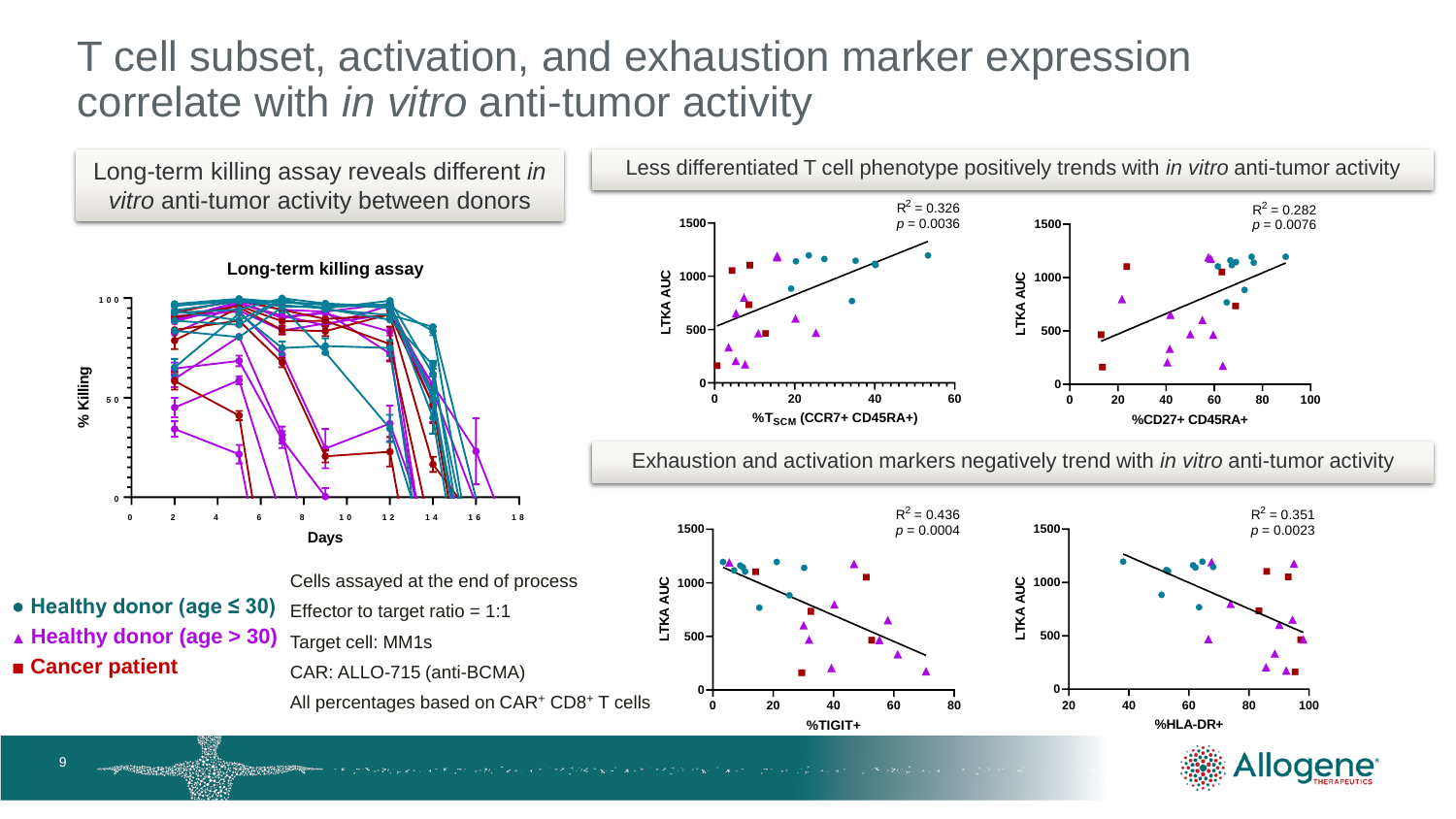T cells from younger donors have less-differentiated phenotype, better *in vitro* cytotoxicity and lower expression of exhaustion markers





**10** 10

**SEPTEMBER 1999**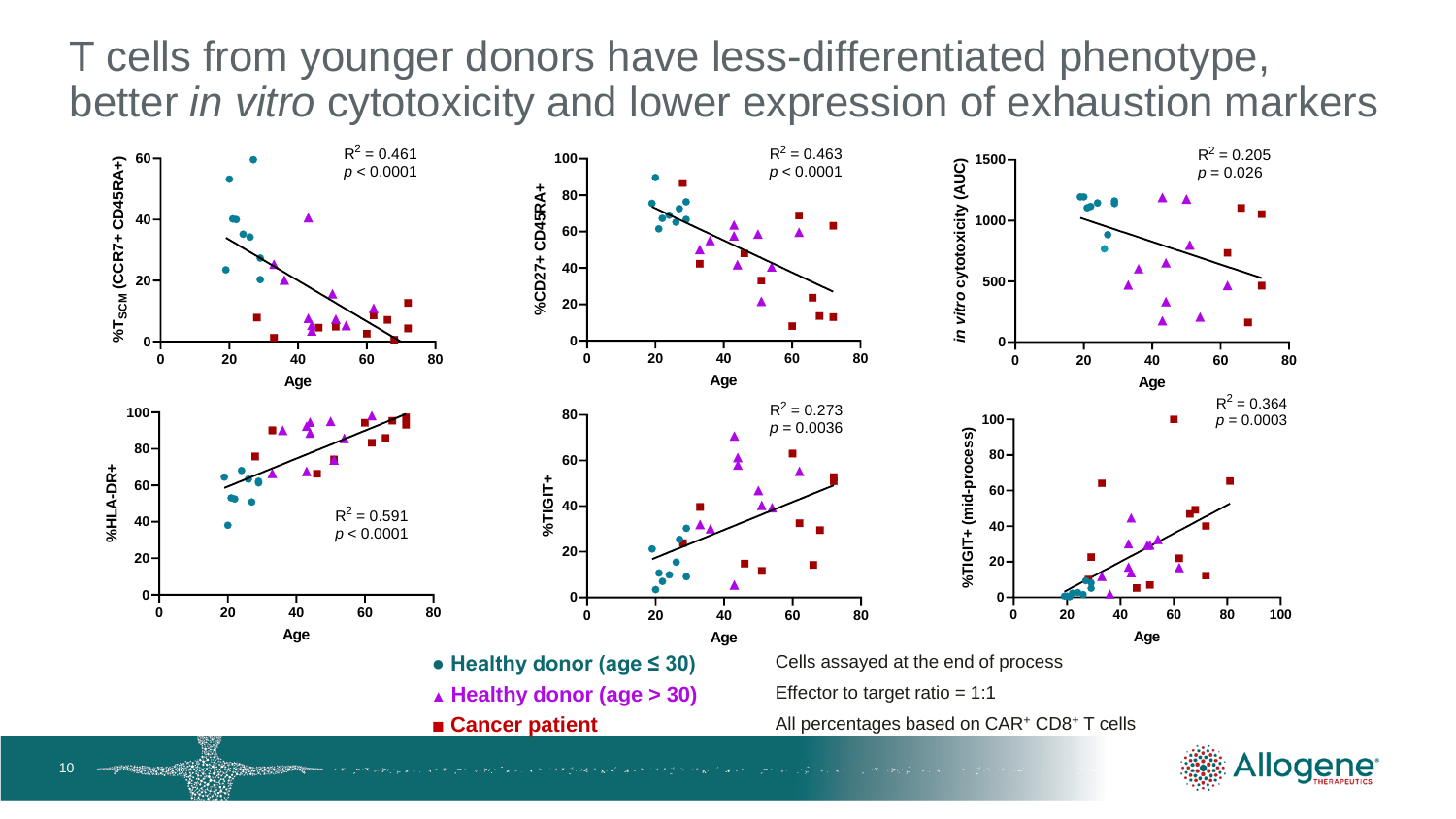# **Summary**

**11**

- Characteristics and performance of CAR T cells produced from healthy donors from ages 19 62 were compared to CAR T cells derived from cancer patient samples
- Cells from younger donors had improved characteristics compared to older donors
	- Less differentiated T cell phenotype negatively associated with donor age
	- Expression of specific exhaustion and activation markers positively correlated with increased donor age
	- *In vitro* anti-tumor activity negatively trends with increased donor age
- Cells from cancer patients performed less well than those from healthy donors
	- Production of CAR T from patient samples showed a higher failure rate
	- Less differentiated T cell phenotype negatively associated with disease state
- This study outlines the opportunity of using young healthy donor materials for allogeneic CAR T products
	- Potential to eliminate manufacturing failures
	- Ability to improve product characteristics and potency